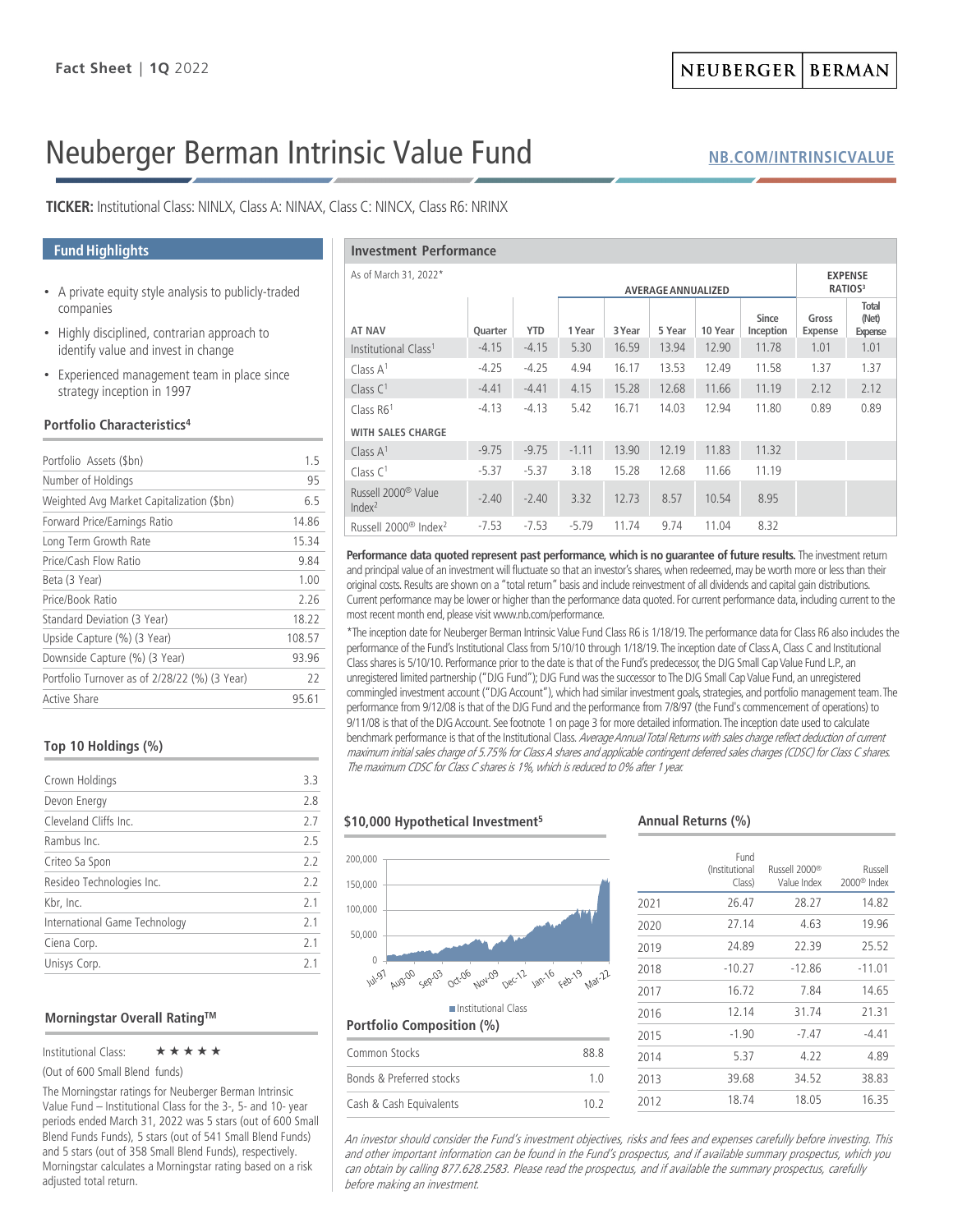### **Management Team Management Team Sector Breakdown** (%)<sup>6</sup>

|                               | Fund | <b>Benchmark</b> |
|-------------------------------|------|------------------|
| Information Technology        | 30.2 | 5.5              |
| Industrials                   | 13.7 | 15.3             |
| Health Care                   | 10.1 | 8.9              |
| Materials                     | 7.7  | 4.5              |
| Consumer Discretionary        | 6.1  | 7.1              |
| Energy                        | 5.7  | 9.6              |
| Financials                    | 5.3  | 25.4             |
| <b>Communication Services</b> | 4.2  | 3.6              |
| Utilities                     | 3.0  | 5.4              |
| Consumer Staples              | 1.4  | 3.0              |
| <b>Real Estate</b>            | 1.1  | 11.9             |
| Other                         | 1.0  | 0.0              |

### **BENJAMIN H. NAHUM**

39 Years of Industry Experience

**JAMES F. McAREE** 28 Years of Industry Experience

#### **AMIT SOLOMON, PHD**

31 Years of Industry Experience

Investing in companies in anticipation of a catalyst carries the risk that the catalyst may not happen as anticipated, possibly due to the actions of other market participants, or the market may react to the catalyst differently than expected.

An individual security may be more volatile, and may perform differently, than the market as a whole.

Private placements and other restricted securities are securities that are subject to legal and/or contractual restrictions on their sales. These securities may not be sold to the public unless certain conditions are met, which may include registration under the applicable securities laws. As a result of the absence of a public trading market, the prices of these securities may be more difficult to determine than publicly traded securities and these securities may involve heightened risk as compared to investments in securities of publicly traded companies.

National economies are increasingly interconnected, as are global financial markets, which increases the possibilities that conditions in one country or region might adversely impact issuers in a different country or region. Some countries, including the U.S., have in recent years adopted more protectionist trade policies. The rise in protectionist trade policies, changes to some major international trade agreements and the potential for changes to others, could affect the economies of many nations in ways that cannot necessarily be foreseen at the present time. Equity markets in the U.S. and China have been very sensitive to the outlook for resolving the U.S.-China "trade war," a trend that may continue in the future.

High public debt in the U.S. and other countries creates ongoing systemic and market risks and policymaking uncertainty, and there may be a further increase in the amount of debt due to the economic effects of the COVID-19 pandemic and ensuing public health measures. Governments and central banks have moved to limit the potential negative economic effects of the COVID-19 pandemic with interventions that are unprecedented in size and scope and may continue to do so, but the ultimate impact of these efforts is uncertain. Governments' efforts to limit potential negative economic effects of the pandemic may be altered, delayed, or eliminated at inopportune times for political, policy or other reasons. Interest rates have been unusually low in recent years in the U.S. and abroad, and central banks have reduced rates further in an effort to combat the economic effects of the COVID-19 pandemic. Because there is little precedent for this situation, it is difficult to predict the impact on various markets of a significant rate increase or other significant policy changes. Over the longer term, rising interest rates may present a greater risk than has historically been the case due to the current period of relatively low rates and the effect of government fiscal and monetary policy initiatives and potential market reaction to those initiatives or their alteration or cessation.

The Fund may experience periods of large or frequent redemptions that could cause the Fund to sell assets at inopportune times or at a loss or depressed value.

From time to time, based on market or economic conditions, the Fund may have significant positions in one or more sectors of the market. To the extent the Fund invests more heavily in particular sectors, its performance will be especially sensitive to developments that significantly affect those sectors.

At times, small- and mid-cap companies may be out of favor with investors. Compared to larger companies, small- and mid-cap companies may depend on a more limited management group, may have a shorter history of operations, and may have limited product lines, markets or financial resources. The securities of small- and mid-cap companies are often more volatile and less liquid than the securities of larger companies and may be more affected than other types of securities by the underperformance of a sector or during market downturns.

Value stocks may remain undervalued or may decrease in value during a given period or may not ever realize what the portfolio management team believes to be their full value or intrinsic value.

A decline in the Fund's average net assets during the current fiscal year due to market volatility or other factors could cause the Fund's expenses for the current fiscal year to be higher than the expense information presented.

The Fund and its service providers, and your ability to transact with the Fund, may be negatively impacted due to operational matters arising from, among other problems, human errors, systems and technology disruptions or failures, or cybersecurity incidents.

Risk is an essential part of investing. No risk management program can eliminate the Fund's exposure to adverse events.

Holdings, characteristics, composition, and sectors are as of the date indicated and are subject to change without notice.

Shares of the Class A, Class C, Class R6 and Institutional Class may not be purchased directly from the Manager; they may only be purchased through certain institutions that have entered into administrative services contracts with the Manager.